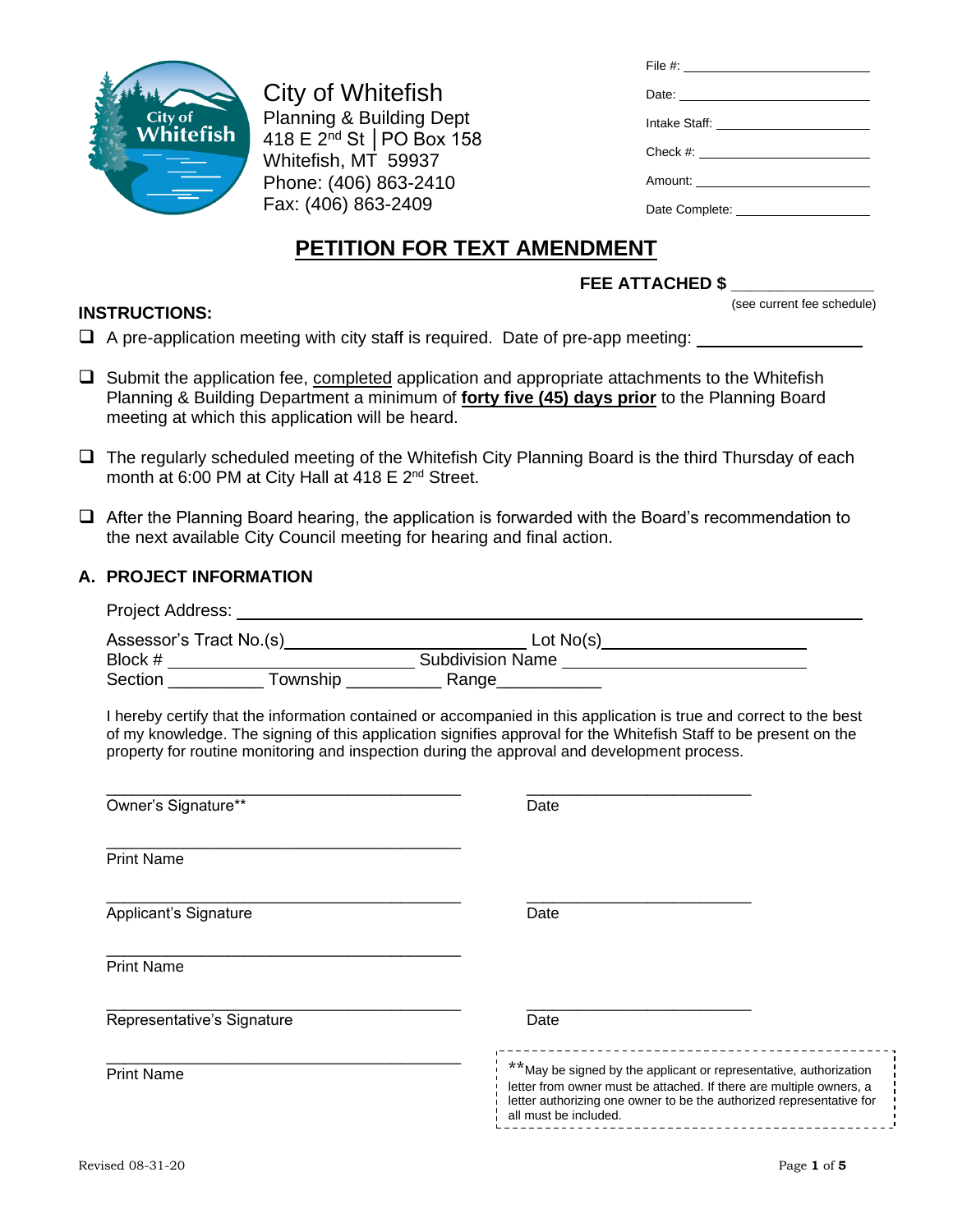# **B. APPLICATION CONTENTS:**

| <b>Attached</b> | ALL ITEMS MUST BE INCLUDED - INCOMPLETE APPLICATIONS WILL NOT BE ACCEPTED                          |
|-----------------|----------------------------------------------------------------------------------------------------|
|                 | One (1) printed copy and one (1) electronic copy of the application and supplemental<br>materials. |
|                 | Specific text amendment language in standard code format                                           |
|                 | Written description how the proposal meets the findings in Section D                               |
|                 | A map showing the location and boundaries of the property, if applicable                           |
|                 | Any other additional information requested during the pre-application process                      |
|                 |                                                                                                    |

When all application materials are submitted to the Planning & Building Department, the application will be scheduled for public hearing before the Planning Board and City Council.

## **C. REQUEST**

❑ Zoning Text Amendment

Subdivision Text Amendment

### **WHAT IS THE PROPOSED TEXT AMENDMENT?**

### **WHAT IS THE PURPOSE OR INTENT OF THE PROPOSED TEXT AMENDMENT?**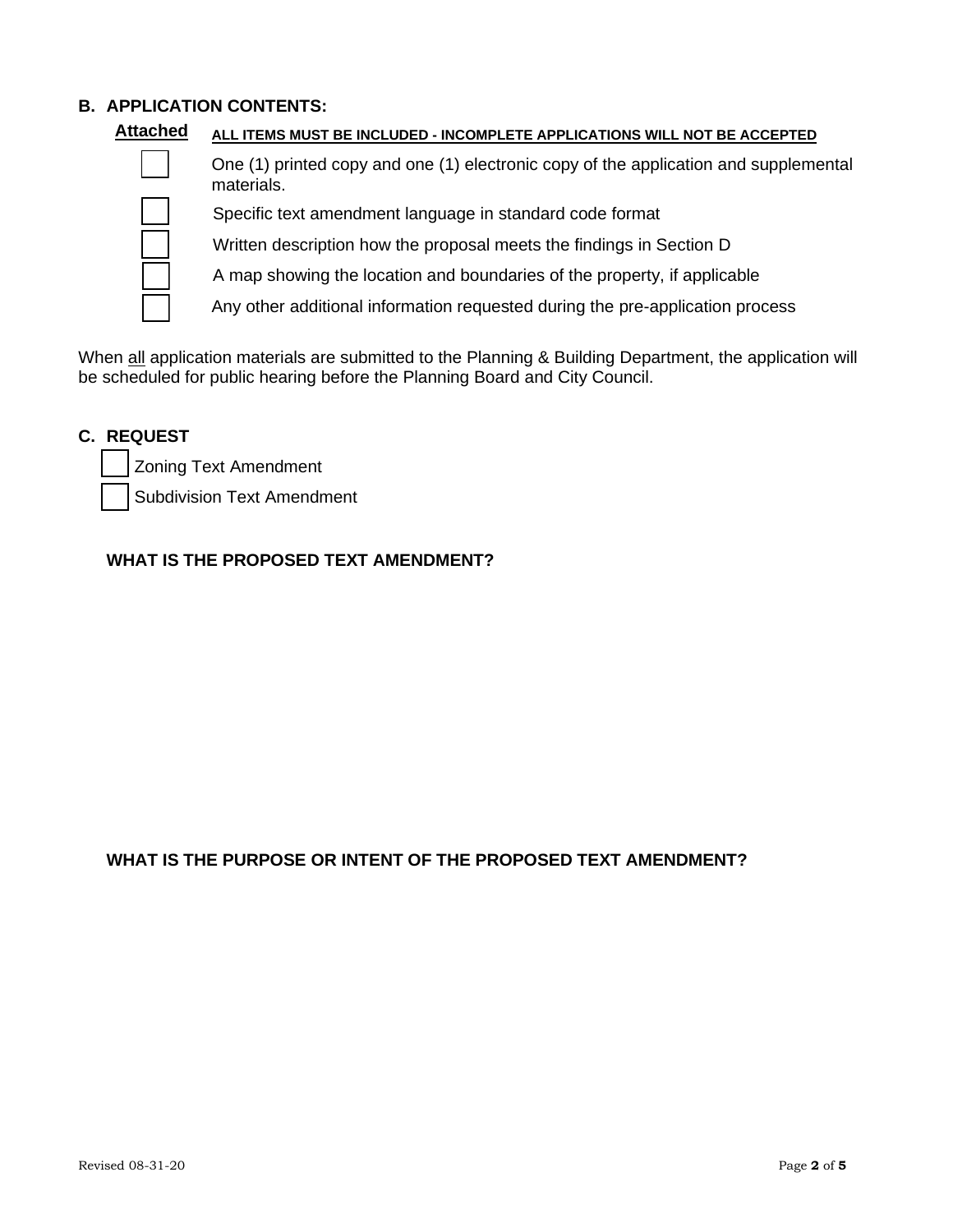## **D. APPLICANT INFORMATION**

| Phone: ___________________                                                                                                                                                                                                     |
|--------------------------------------------------------------------------------------------------------------------------------------------------------------------------------------------------------------------------------|
|                                                                                                                                                                                                                                |
| City, State, Zip: 2008. Experience of the State of Table 1999.                                                                                                                                                                 |
|                                                                                                                                                                                                                                |
|                                                                                                                                                                                                                                |
| Name: Name: Name: Name: Name: Name: Name: Name: Name: Name: Name: Name: Name: Name: Name: Name: Name: Name: Name: Name: Name: Name: Name: Name: Name: Name: Name: Name: Name: Name: Name: Name: Name: Name: Name: Name: Name:  |
|                                                                                                                                                                                                                                |
| City, State, Zip: 2008. Experience of the State of Table 1999. The State of Table 1999. The State of Table 1999. The State of Table 1999. The State of Table 1999. The State of Table 1999. The State of Table 1999. The State |
|                                                                                                                                                                                                                                |
|                                                                                                                                                                                                                                |

- **E. FINDINGS:** The following criteria form the basis for approval or denial of the Zone Text Amendment. The burden of satisfactorily addressing these criteria lies with the applicant. Review the criteria below and discuss how the proposal conforms to the criteria. If the proposal does not conform to the criteria, describe how it will be mitigated.
	- 1. Made in accordance with a Growth Policy

2. Secure safety from fire and other dangers:

3. Promote public health, safety and general welfare: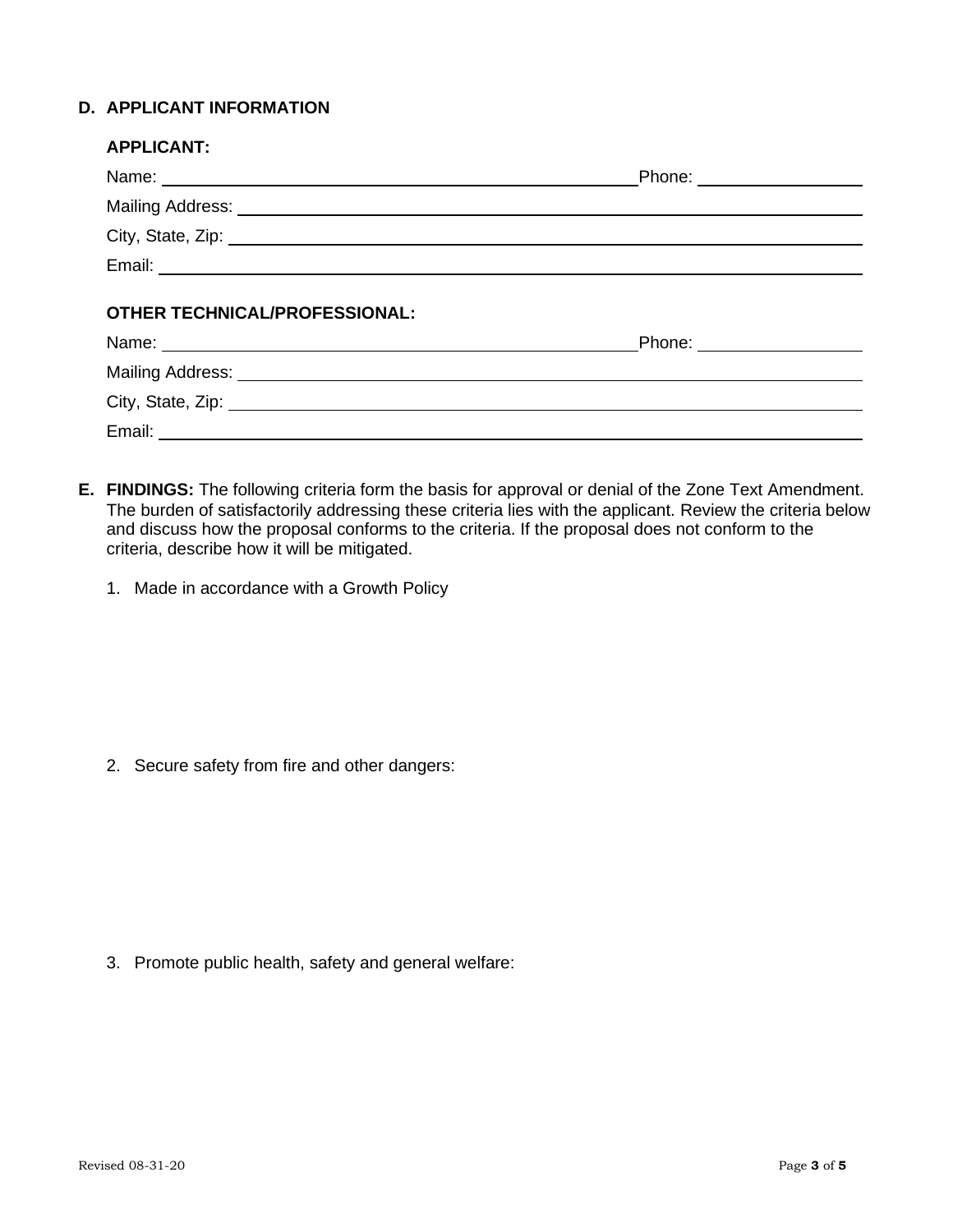4. Facilitate the adequate provision of transportation, water, sewerage, schools, parks and other public requirements:

5. Provide reasonable provision of adequate light and air:

6. The effect motorized and nonmotorized transportation systems:

7. Promote compatible urban growth:

8. Consider the character of the district and its particular suitability for particular uses: